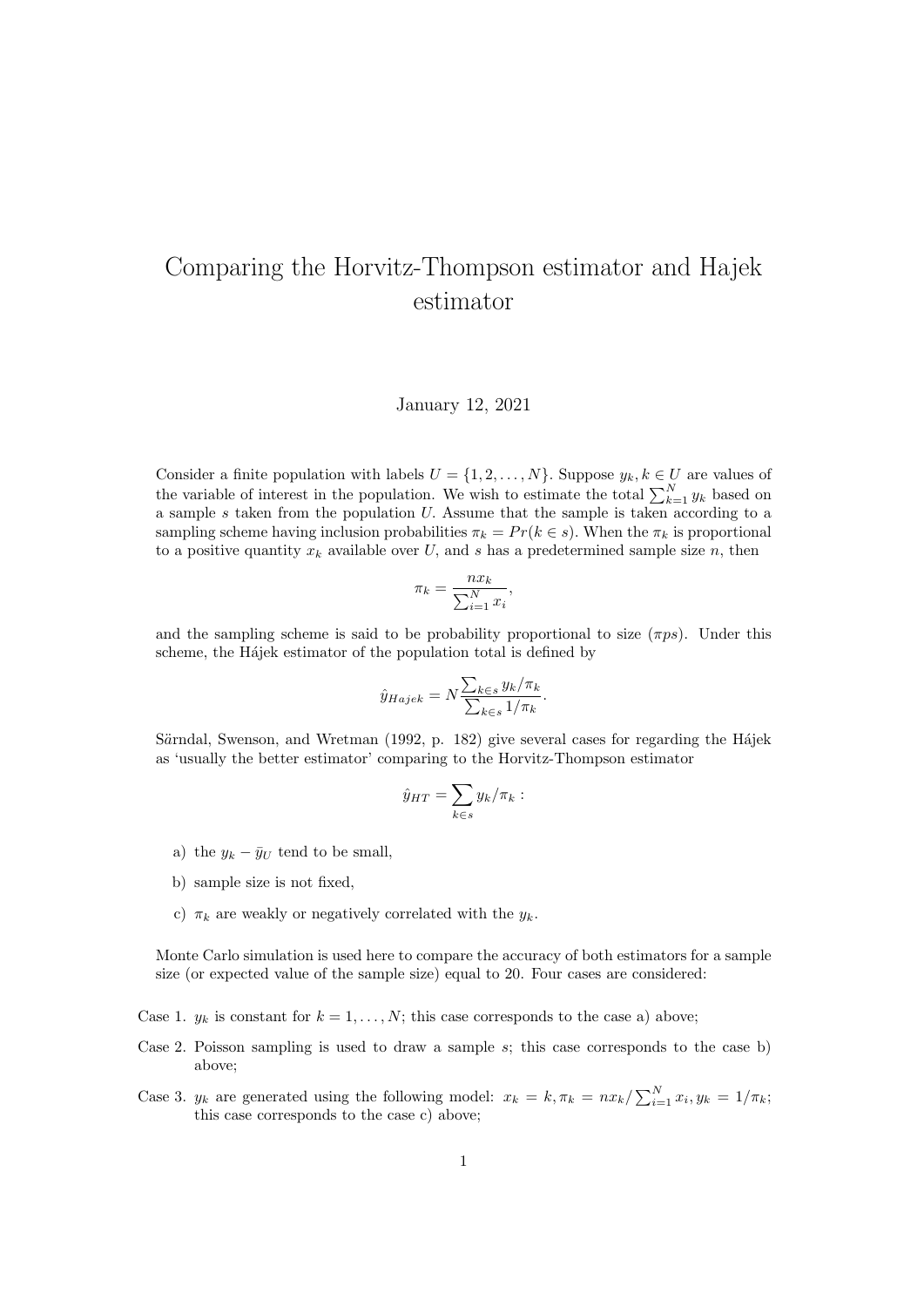Case 4.  $y_k$  are generated using the following model:  $x_k = k$ ,  $y_k = 5(x_k + \epsilon_k)$ ,  $\epsilon_k \sim N(0, 1/3)$ ; in this case the Horvitz-Thompson estimator should perform better than the Hájek estimator.

Tillé sampling is used in Cases 1, 3 and 4. Poisson sampling is used in Case 2. The belgianmunicipalities dataset is used in Cases 1 and 2 with  $x_k = T \sigma t 04_k$ . In Case 2, the variable of interest is TaxableIncome. The mean square error (MSE) is computed using simulations for each case and estimator. The Hájek estimator should perform better than the Horvitz-Thompson estimator in Cases 1, 2 and 3.

```
> data(belgianmunicipalities)
> attach(belgianmunicipalities)
> # sample size
> n=20
> pik=inclusionprobabilities(Tot04,n)
> N=length(pik)
>
>
```
Number of runs (for an accurate result, increase this value to 10000):

```
> sim=10
> ss=ss1=array(0,c(sim,4))
>
```
Defines the variables of interest:

```
> cat("Case 1\,n")> y1=rep(3,N)
> cat("Case 2\n")
> y2=TaxableIncome
> cat("Case 3\n")
> x=1:N
> pik3=inclusionprobabilities(x,n)
> y3=1/pik3
> cat("Case 4\nu")> epsilon=rnorm(N,0,sqrt(1/3))
> pik4=pik3
> y4=5*(x+epsilon)
\ddot{\phantom{1}}
```
Simulation and computation of the Horvitz-Thompson estimator and Hájek estimator:

```
> ht=numeric(4)
> hajek=numeric(4)
> for(i in 1:sim)
+ f
```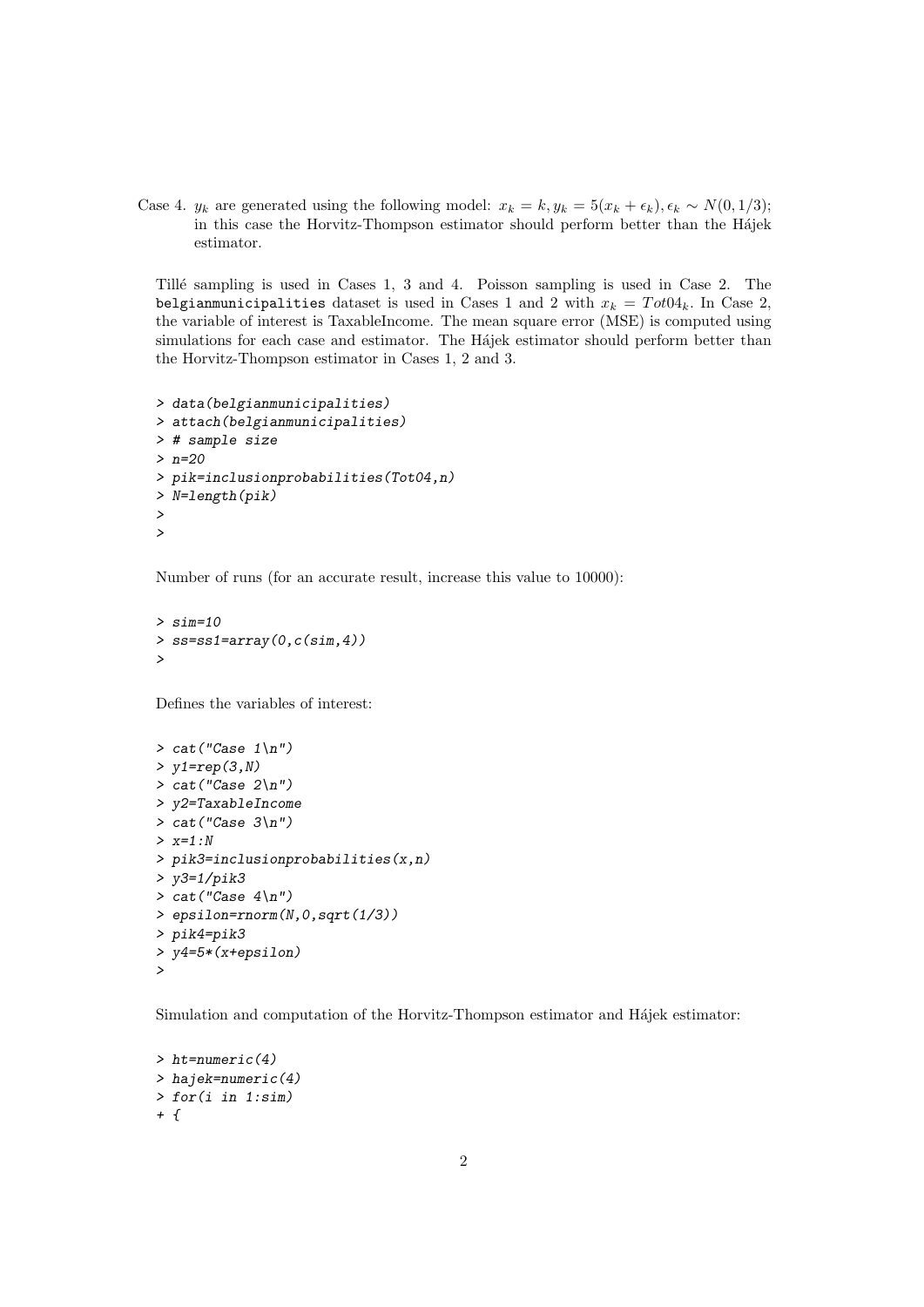```
+ cat("Simulation ",i,"\n")
+ cat("Case 1\,n")+ s=UPtille(pik)
+ ht[1]=HTestimator(y1[s==1],pik[s==1])
+ hajek[1]=Hajekestimator(y1[s==1],pik[s==1],N,type="total")
+ cat("Case 2\n')+ s1=UPpoisson(pik)
+ ht[2]=HTestimator(y2[s1==1],pik[s1==1])
+ hajek[2]=Hajekestimator(y2[s1==1],pik[s1==1],N,type="total")
+ cat("Case 3\n\cdot")
+ ht[3]=HTestimator(y3[s==1],pik3[s==1])
+ hajek[3]=Hajekestimator(y3[s==1],pik3[s==1],N,type="total")
+ cat("Case 4\n")+ ht[4]=HTestimator(y4[s==1],pik4[s==1])
+ hajek[4]=Hajekestimator(y4[s==1],pik4[s==1],N,type="total")
+ ss[i,]=ht
+ ss1[i,]=hajek
+ }
>
\rightarrowEstimation of the MSE and the ratio \frac{MSE_{HT}}{MSE_{Hajek}}:
> #true values
> tv=c(sum(y1),sum(y2),sum(y3),sum(y4))
\gt for(i in 1:4)
+ f+ cat("Case " , i, " \n'')+ cat("The mean of the Horvitz-Thompson estimators:",mean(ss[,i])," and the true value:",tv[i],
+ MSE1=var(ss[,i])+(mean(ss[,i])-tv[i])^2+ cat("MSE Horvitz-Thompson estimator:", MSE1,"\n")
+ cat("The mean of the Hajek estimators:",mean(ss1[,i])," and the true value:",tv[i],"\n")
+ MSE2=var(ss1[,i])+(mean(ss1[,i])-tv[i])^2
+ cat("MSE Hajek estimator:",MSE2,"\n")
+ cat("Ratio of the two MSE:", MSE1/MSE2,"\n")
+ }
Case 1
The mean of the Horvitz-Thompson estimators: 1611.023 and the true value: 1767
MSE Horvitz-Thompson estimator: 106422.4
The mean of the Hajek estimators: 1767 and the true value: 1767
MSE Hajek estimator: 5.169879e-26
Ratio of the two MSE: 2.058508e+30
Case 2
The mean of the Horvitz-Thompson estimators: 114919306992 and the true value: 121128481686
MSE Horvitz-Thompson estimator: 8.116438e+20
The mean of the Hajek estimators: 131988828026 and the true value: 121128481686
MSE Hajek estimator: 1.022697e+21
Ratio of the two MSE: 0.7936304
```